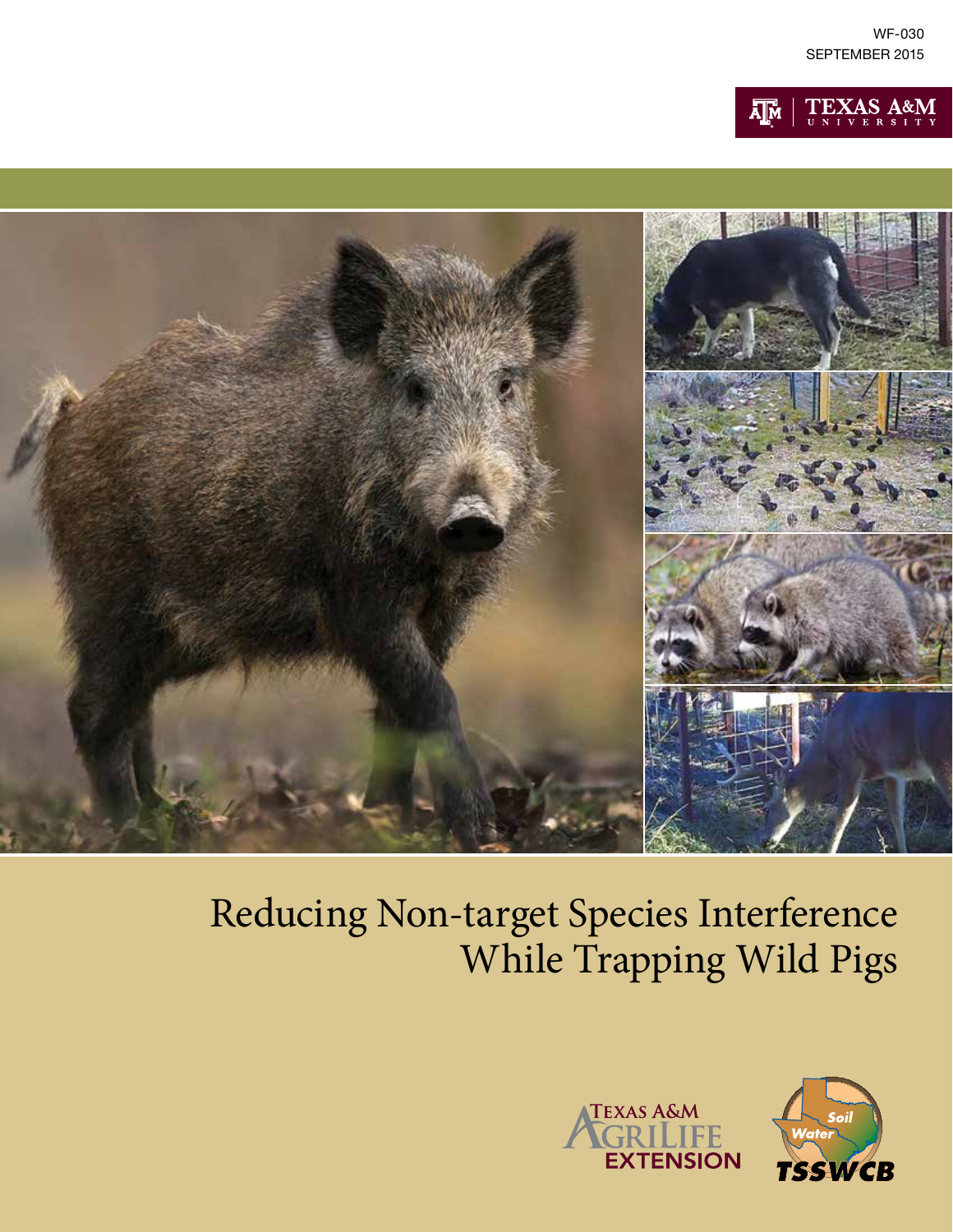Cover: Texas A&M AgriLife Extension Service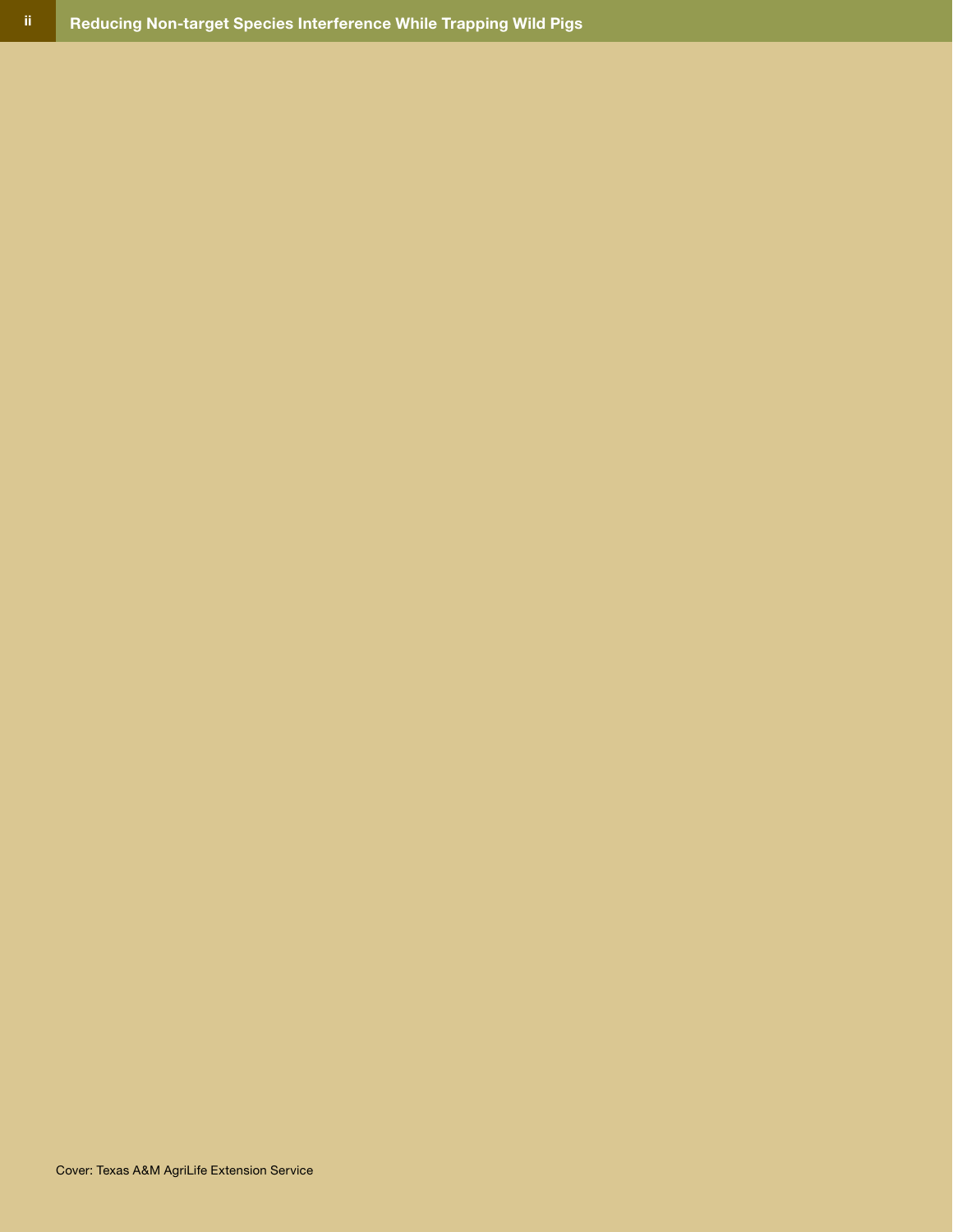# **Contents**

| Deterrents and Repellants Used in Baits  4    |  |
|-----------------------------------------------|--|
|                                               |  |
|                                               |  |
|                                               |  |
|                                               |  |
|                                               |  |
|                                               |  |
| Push Through Entrance for Continuous Catch  6 |  |
|                                               |  |
|                                               |  |
|                                               |  |
| Non-target Species and Snaring Wild pigs  8   |  |
|                                               |  |
|                                               |  |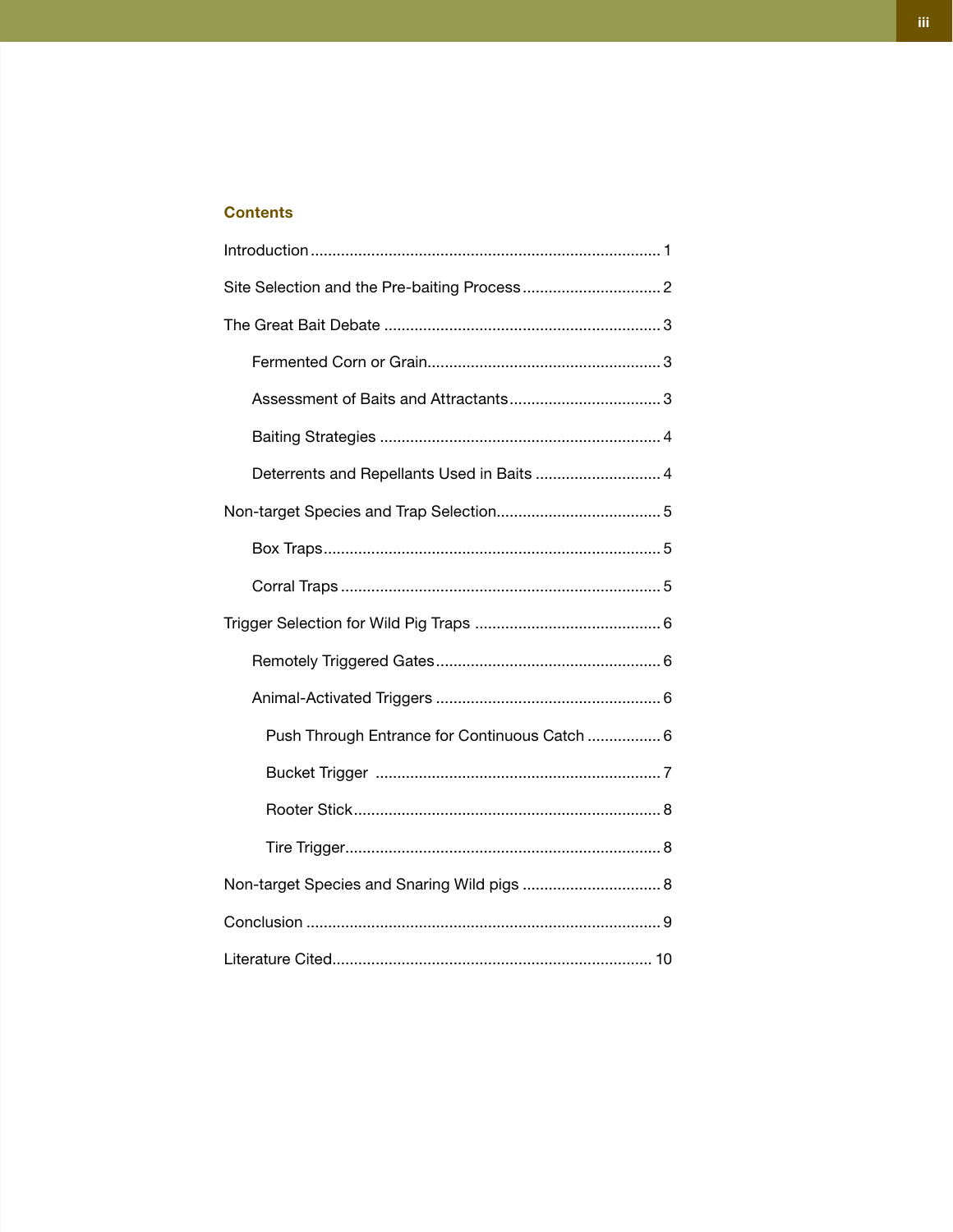

Texas A&M AgriLife Extension Service

**Feral hogs (***Sus scrofa***) are non-native, highly adaptable animals that cause significant ecological and economic damage in Texas.**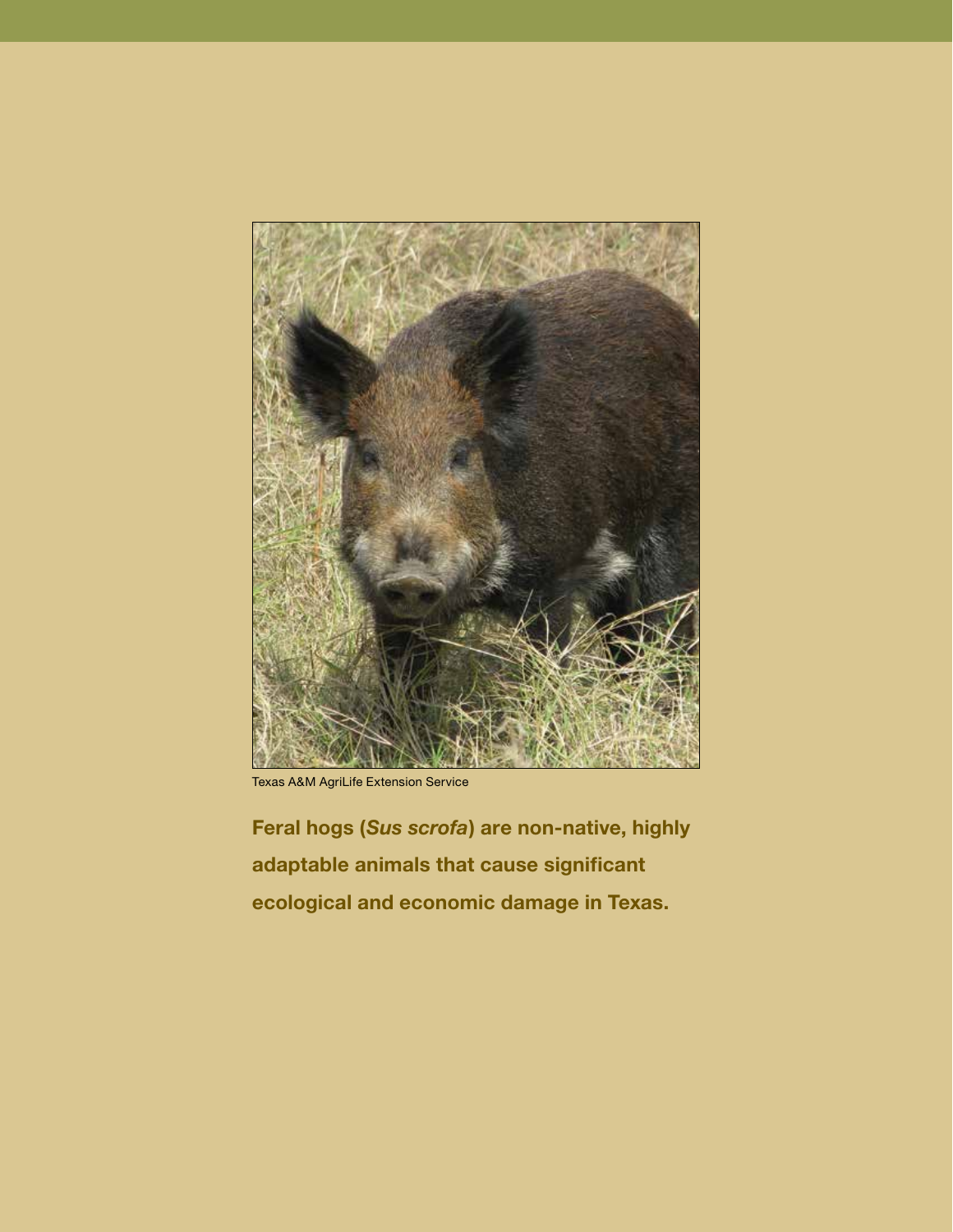

Texas AgriLife Extension Service

# **Reducing Non-target Species Interference While Trapping Wild Pigs**

# **Introduction**

Expanding populations of invasive wild pigs (Sus scrofa) in the U.S. adversely affect water quality, agricultural production, livestock, and native wildlife and their habitats (Seward et al. 2004). Domestic swine were introduced to North America in the early 1500s. Pigs that escaped or those unrecovered from free-range farming practices established feral populations. Additionally, Eurasian wild boar released in the early 1900s for hunting purposes further contributed to established populations in the U.S. The marked increase in wild pig abundance and distribution over the last 30 years is due in part to the adaptability and high reproductive success of these animals, but is also related to indiscriminate and sometimes illegal stocking. These actions led to the widespread populations observed today (Wood and Barrett 1979, Whitaker 1988). Perhaps seen as benign at one time, the introduction of this exotic species now causes concern. Wild pig populations currently number in the millions and can be found in 39 U.S. states, and agricultural and other associated damages are estimated to exceed \$1.5 billion annually (Pimental 2007).

Legal control efforts include non-lethal means such as exclusion and electrified fencing (Reidy 2007), and lethal means such as trapping, snaring, shooting, aerial gunning, and the use of trained dogs (Sweeney et al. 2003). In the U.S., it is currently illegal to use toxicants to reduce wild pig numbers; however, there is ongoing research to understand its use and delivery. When test baits were hand-placed, investigators noted that raccoons consumed baits at more than twice the rate of wild pigs, 51% to 22%, respectively (Campbell et al. 2006). To minimize negative impacts on nontarget species, wild pig specific devices are needed to deliver baits having toxicants.

Continued population growth of wild pigs suggests that available control techniques are not entirely successful (Dickson et al. 2001, Adams et al. 2006). For instance wild pigs eventually breach most types of fencing (Reidy 2007), and lethal techniques such as aerial gunning can be effective but are often cost prohibitive. Research conducted in Texas suggested that landowners used trapping the majority of time for wild pigs removal (Figure 1) compared to all other lethal methods (Timmons et al. 2012).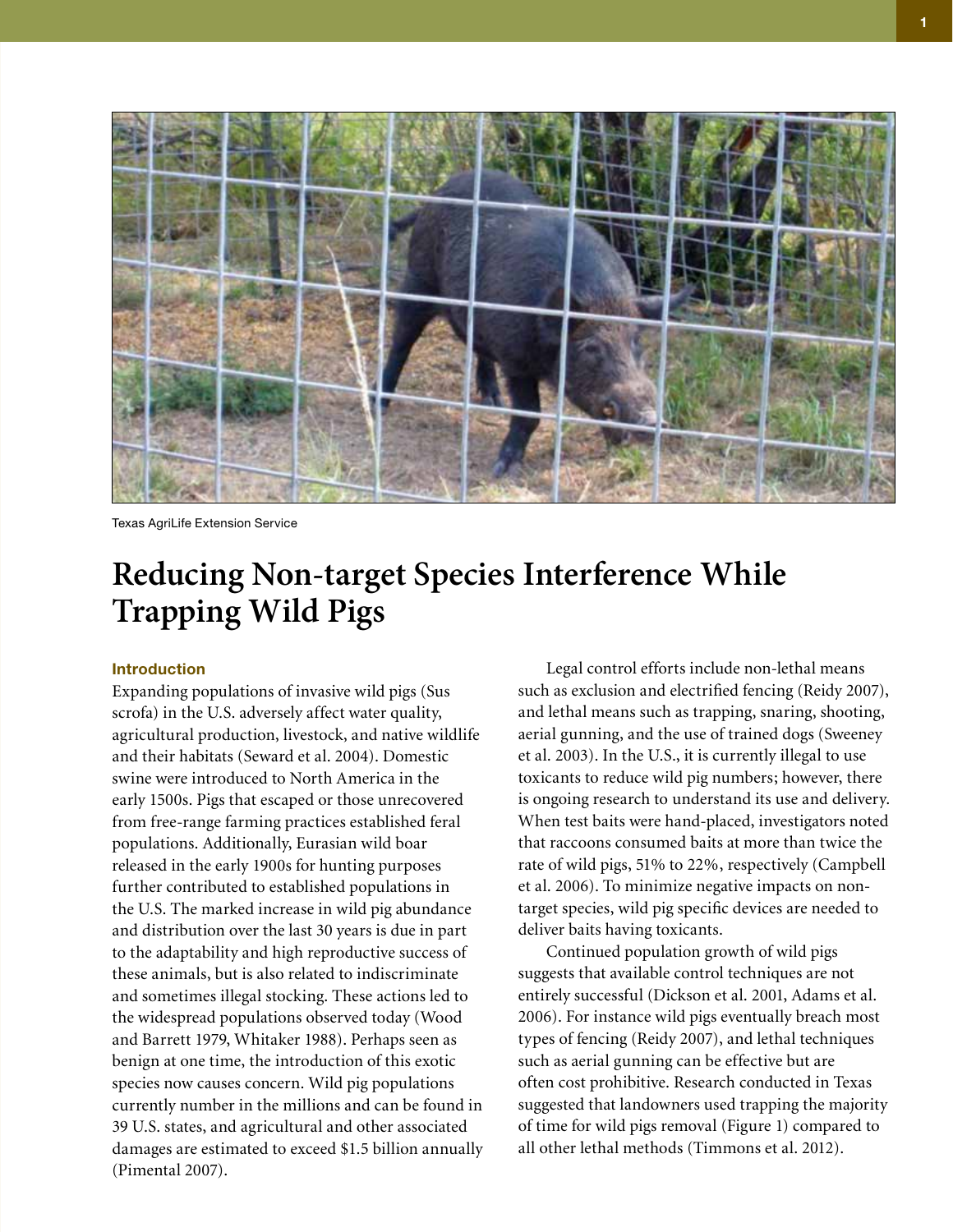

**Figure 1.** Survey results from 679 respondents indicted removal methods, including trapping, capture with trained dogs, strategic shooting, snaring, and aerial gunning in 2010 to remove 36,646 wild pigs (Timmons et al. 2012).

Non-target species can directly and indirectly impact efforts and increase the overall cost of trapping wild pigs (Hartin 2006). This group of animals can prematurely trigger traps, thereby eliminating the possibility of capturing wild pigs and wasting valuable time. Common attractants draw a variety of wildlife that could consume the bait meant for wild pigs. In areas with especially high numbers of non-target species, reduction of non-target animals may be necessary to increase the chances of capturing wild

pigs. It is important to understand the laws pertaining to trapping non-target animals and to obtain the necessary permits and licensing.

There are a number of strategies for reducing negative impacts of non-target species when trapping or snaring wild pigs. In some cases, modifications to the trap design must be made while in other cases, attention to trap or snare placement can reduce interference from non-target animals. Keep in mind that greater success can be achieved when using the best combination of bait, trap and trigger type.

# **Site Selection and the Pre-baiting Process**

Important factors to consider prior to any abatement effort include scouting, site selection, and the prebaiting process. Begin by identifying wild pig sign including tracks, trails, scat and rooting damage (Figure 2). This will help in targeting locations such as travel routes among bedding, feeding, and watering areas for trap or snare placement. Placing a game camera at potential trap or snare locations will provide information on the exact time, number, and frequency of animals visiting a location. If trapping, the next step



**Figure 2.** Identifying wild pig sign including tracks (bottom right), trails (bottom middle), scat (left), and rooting damage (top right) will help target wild pigs and reduce the impacts of non-target species.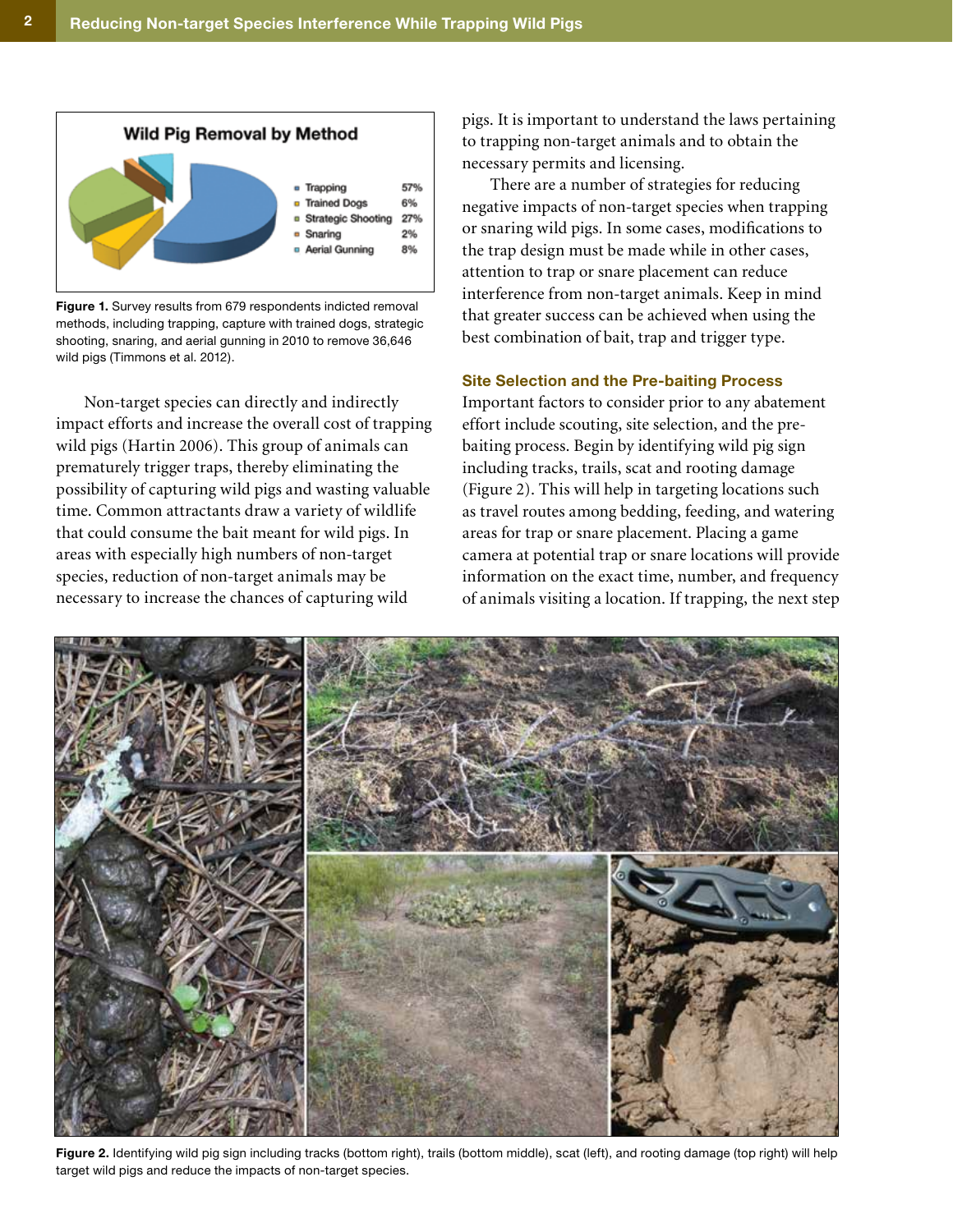is to begin the pre-baiting process to verify both wild pig and non-target animal activity. Pre-baiting is a process that involves the use of bait to condition wild pigs to a trap site before and after the construction or placement of a trap. If snaring wild pigs, the prebaiting process is unnecessary as this technique does not require the use of bait.

Many issues with non-target species can be minimized by recognizing wild pig sign and proper placement and baiting of wild pig traps. Texas A&M AgriLife Extension Service has resources to provide greater detail on these important aspects of wild pig abatement available at http//:agrilifebookstore.org.

- L-5523 Recognizing Feral Hog Sign
- L-5526 Placing and Baiting Feral Hog Traps

#### **The Great Bait Debate**

There is no shortage of options when it comes to selecting a type of bait attractive to wild pigs. In most cases, shelled corn or "deer corn" is a good bait option. However, corn may pose a challenge given that many other wildlife species consume it as well. The same can be said for other bait types, additives and flavorings. Of 11 baits assessed, no one additive or flavoring was 100% effective at preventing consumption by non-target species (Campbell and Long, 2008). Consequently, fermenting or "souring" corn or grain to make it less palatable is an easy first step to reduce non-target interference.



**Figure 3.** The use of fermented or "soured" corn or grain can help to reduce consumption of bait by non-target species.

#### *Fermented Corn or Grain*

The process of "souring" corn or grain is a relatively simple process, whereby a desired amount of bait is placed in a container and then water is added to cover the bait by an inch or two. The mixture will then ferment on its own given enough time. Covering the mixture, adding yeast, milk, or beer will accelerate the fermenting process especially when the container is placed in direct sunlight. This could take several days depending on the temperature, but the bait is properly fermented when the mixture is bubbling and giving off a strong, pungent and slightly sweet odor (Figure 3).

#### *Assessment of Baits and Attractants*

Wild pigs are opportunistic omnivores, and consume grasses, forbs, woody browse, roots, tubers, corn, grain, cactus (Optunia sp.), hard mast (nuts and seeds of woody plants), soft mast (berries and fruits), invertebrates (arthropods, mollusks, etc.), small vertebrates (frogs, birds, etc.), and detritus including carrion and animal feces (Taylor and Hellgren, 1997; Sweeney et al. 2003; Wilcox and Van Vuren, 2009). The diverse diet of these animals allows for a number of different baits, attractants, and flavorings to be used. Examples of other types of bait commonly used in wild pig trapping include: milos, rice, fruits, vegetables, dog food, catfish baits etc.

Of 46 different attractants tested for preference by wild pigs, only one was found to significantly reduce bait consumption by non-target species (Table 1). Among these attractants a particular strawberry flavored additive increased wild pig site visitation and consumption at bait stations, while reducing non-target visitation and consumption. A unique combination of furanones for this attractant was suggested as the cause (Campbell and Long, 2008). These researchers noted that alternative strawberry or berry flavors containing other chemical compounds may produce different responses from both wild pigs and non-target species.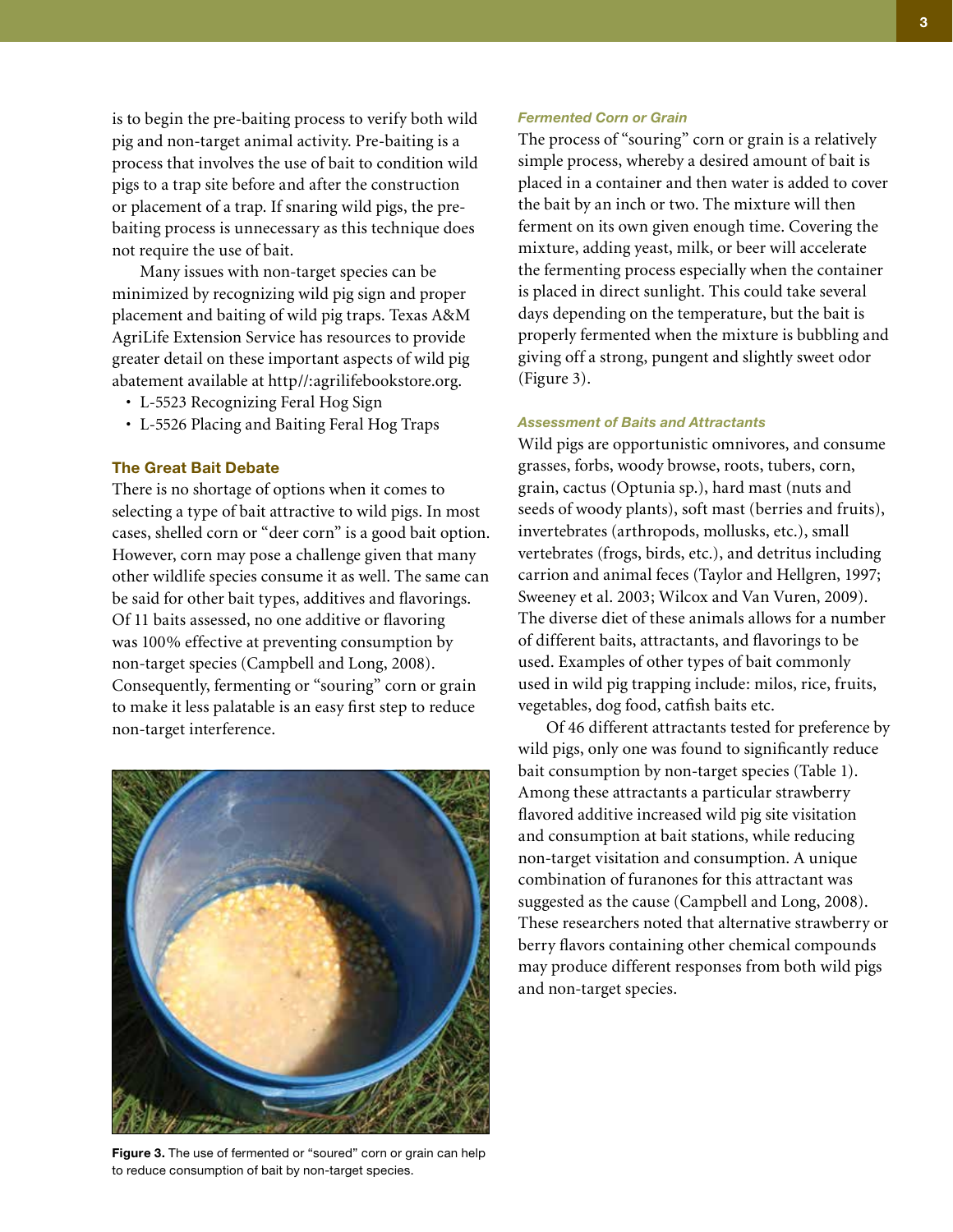| <b>Researchers</b>                                            | <b>Attractants</b>                                                                                                                                                                                                                                                                                                                                                                                                                                                  |
|---------------------------------------------------------------|---------------------------------------------------------------------------------------------------------------------------------------------------------------------------------------------------------------------------------------------------------------------------------------------------------------------------------------------------------------------------------------------------------------------------------------------------------------------|
| G. Wathen, J. Thomas<br>and J. Farmer (1988)                  | Acorn scent, Anise oil, Applesauce,<br>Apricot nectar, Blood meal, Boar<br>Mate ™, Boiled wheat, Chinese yams,<br>Coal, Cod liver oil, Coffee beans, Corn<br>mash, Creosote, Fish oil, Milk (spoiled),<br>Molasses, Motor oil (new), Motor oil<br>(used), Peppermint oil, Pine scent,<br>Pine Sol ™, Snake feces, Snake scent,<br>Soybean oil, Strawberry flavoring,<br>Sweet potatoes, Tofu (spoiled),<br>Truffles, Violet scent (imitation) and<br>Walnut extract |
| P. G. Elsworth,<br>J. L. Mitchell, and<br>R. W. Parker (2004) | Creosote, Fish Stock, Meat meal,<br>Molasses, and Vanilla                                                                                                                                                                                                                                                                                                                                                                                                           |
| T. A. Campbell and<br>D. B. Long (2008)                       | Anise, Apple, Banana, Berry,<br>Boarmate <sup>™</sup> , Bubblegum, Butterscotch,<br>Caramel, Cheese, Pig Frenzy™ and<br>Strawberry                                                                                                                                                                                                                                                                                                                                  |

**Table 1.** Listing of attractants evaluated for wild pig preference.

#### *Baiting Strategies*

Most baits are scattered on the ground, leaving them accessible for any species to find. However, if other strategies are used, bait loss can be reduced. For instance, a "pig pipe" consists of a 6 inch by 4 foot schedule 40 PVC pipe fitted with a threaded coupling and removable cap on one end to which a rotating eye bolt is attached (Figure 4). Holes slightly larger than a kernel of corn are drilled at various points in the pipe allowing corn to fall out. The amount of corn dispensed by the pig pipe can be adjusted by covering or adding holes. Wild pigs will quickly learn to roll the anchored pipe to receive a food reward. This technique can be used in the trapping process to extend the amount of time pigs remain at a trap site, but can also be implemented in the scouting and pre-baiting process to reduce the amount of bait used in selecting trapping locations.



**Figure 4.** A pig pipe can reduce consumption of bait by nontarget species, as the pipe must be rolled to dispense the bait.

Many non-targets may initially use their sense of sight to detect bait meant for wild pigs. Placing a threequarters inch sheet of plywood (cover board) over a bait pile impairs visual detection and restricts physical access to the bait. Wild pigs can use their sense of smell to detect the bait and adults generally have no problem moving the cover board to access it. Species including white-tailed deer, most small mammals, and especially birds can be deterred using this technique. However, non-targets such as raccoons are surprisingly strong for their size and can access bait just under the edge of the cover board (Figure 5).



**Figure 5.** Raccoons are among the most difficult non-target animals to deter when trapping wild pigs with bait. However, species such as white-tailed deer, birds and most small mammals can be foiled using the cover board technique.

## *Deterrents and Repellants Used in Baits*

Texas A&M AgriLife Extension Service does not recommend the use of diesel fuel on corn, or any other bait when trapping wild pigs (Figure 6). Diesel fuel can damage water quality, habitat, and wildlife. Reducing wild pig populations is important, but it is equally important to do so in a responsible way.



**Figure 6.** Do not use diesel or diesel coated baits when trapping wild pigs, as the potential for harm outweighs the gains.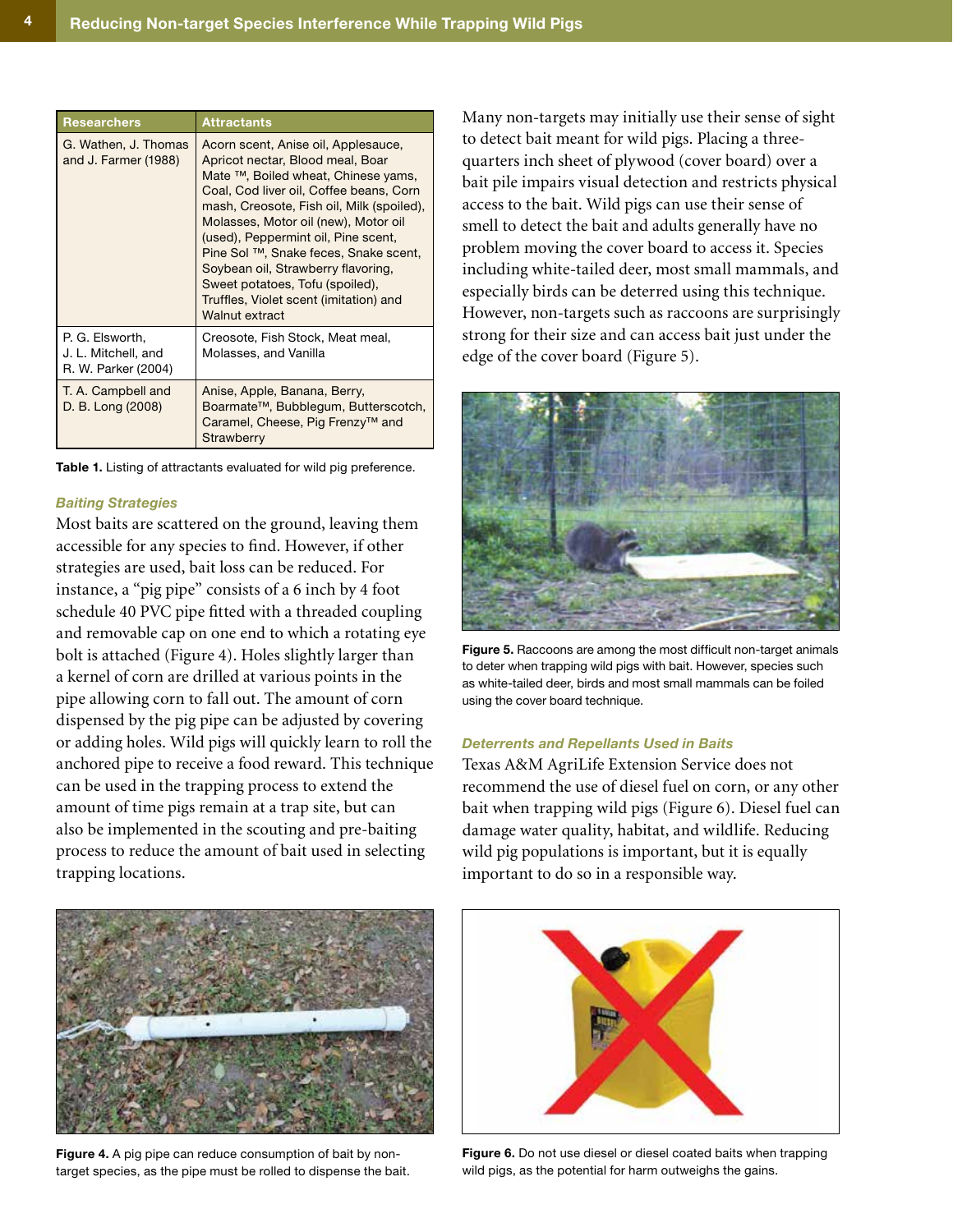Studies conducted on commercially available repellents designed for use on bait had conflicting results regarding their effectiveness. Researchers in south Texas found that the addition of allyl isothiocyanate (horseradish) and capsaicinoid (pepper) based repellents to wild pig bait did not reduce removal rates by raccoons (Campbell and Long 2007). Conversely, a study conducted in southeast Texas utilized the same repellent and found that bait consumption by raccoons was significantly reduced (Sumrall 2011). No impact was observed on bait consumption by wild pigs in either study.

#### **Non-target Species and Trap Selection**

Selecting the right trap type can be just as important as knowing how to select a wild pig trapping site, especially when trying to minimize the impacts of non-target species. Conventional box and corral traps are triggered manually by some type of animalactivated mechanism, but with these traps, there can be no guarantee that the animal activating the trap will be a wild pig.

#### *Box Traps*

Box traps rely on an animal activated trigger for activation. While this kind of trap offers mobility as its key advantage, they generally capture only one or two adult wild pigs at a time. Research conducted in Georgia found that one conventional box trap was less effective overall when compared to one larger and more permanent corral trap (Williams et al. 2011). Most box traps completely enclose the trapped animal, and this can lead to non-target animals being injured when inadvertently trapped. More experienced trappers construct or modify box traps in various ways to allow for the safe and easy release of nontarget animals. Provided the box trap is at least 4 feet tall, removing portions of the top paneling can allow non-target animals such as deer to escape on their own. Incorporating a rear door can be a benefit when releasing non-target animals (Figure 7). Another strategy is removing the floor paneling from the trap so that it can be flipped over to release non-target animals.

Placing a T-post, 2X4 board, or wire across the entry of trap gates can deter entry by larger livestock including cattle. This partial barrier technique can also be effective in deterring trap entry by deer (Figure 8), however limited resource availability can



**Figure 7.** This box trap has been modified to have a rear door to allow for the safer and easier release of inadvertently trapped nontarget species and has had a portion of the top removed to allow non-target species to jump or climb out.



**Figure 8.** Larger livestock including cattle can be deterred from entering box and corral traps by using partial barriers like a T-post, 2X4 board, or wire, but the success of this method in deterring deer can be influenced by resource availability.

influence their determination. Some experimenting and modification of barriers may be necessary depending on the time of year, trap type, location, and non-target species causing issues. Nevertheless, modifications to both corral and box traps can deter entry, reduce bait loss and trigger activation, and aid in the safer release of non-target species.

#### *Corral Traps*

Corral traps are generally much larger than box traps, and offer the opportunity to capture the entire sounder of wild pigs, consequently, they are a better choice over box traps. Further, the open top design allows animals such as deer to simply jump out if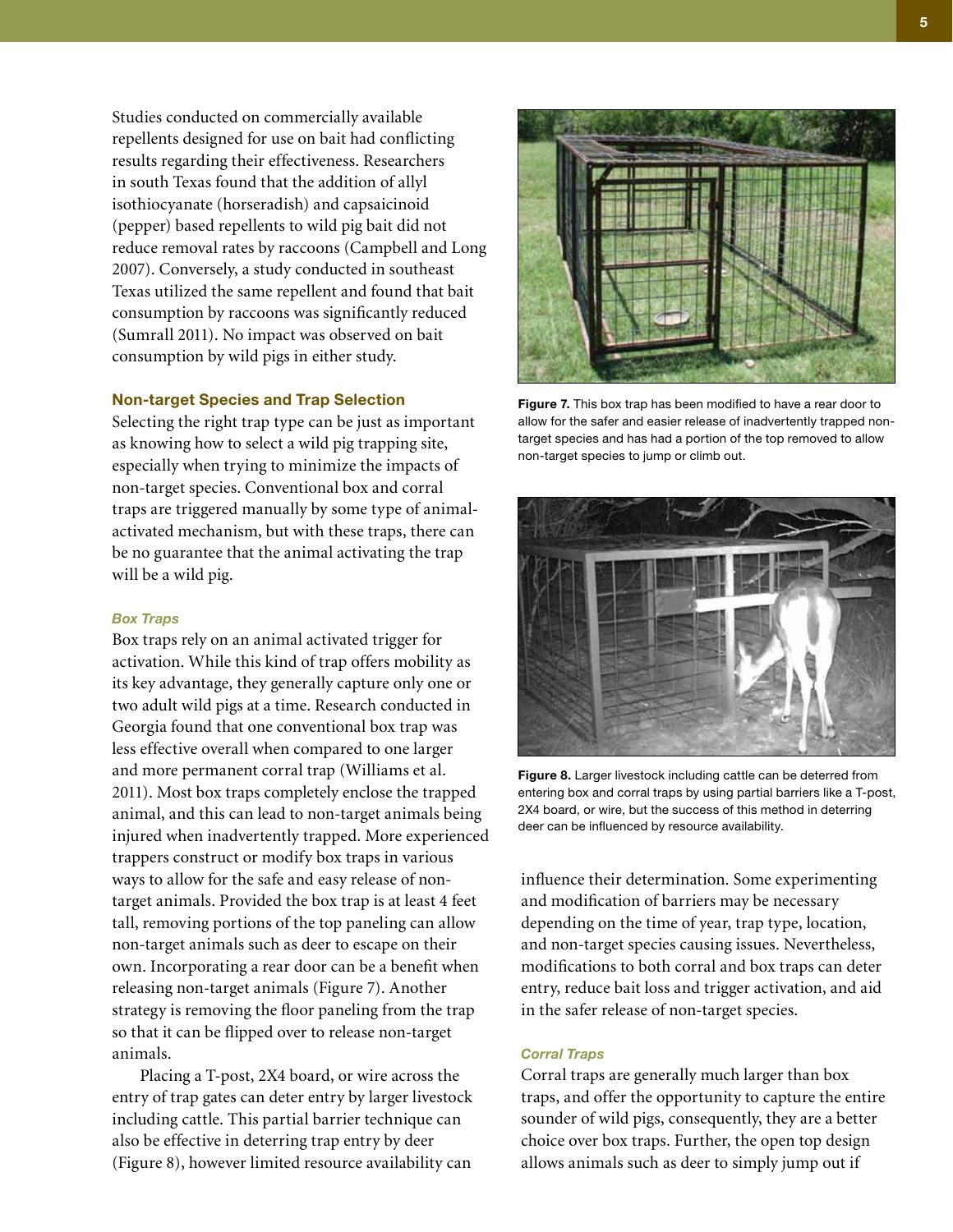

**Figure 9.** Non-target species like deer can simply jump out of corral traps with 5-foot panel height.



**Figure 10.** Remotely triggered trap gates use motion sensing cameras to capture real time activity and images at trap sites. The trapper can close the door at their discretion using a mobile phone or computer.

they trigger the trap (Figure 9). Coupled with a more selective trigger and switching to fermented corn, corral traps generally offer an affordable and effective way to trap wild pigs, while reducing the impacts of non-target species.

## **Trigger Selection for Wild Pig Traps**

Costs, complexity, and effectiveness vary among trap and trigger types and each type has strengths and weaknesses. When choosing these components, consider how wild pigs will interact with them and how non-target animals could cause problems with bait consumption and/or prematurely setting off the trap. Good judgement here could prevent interference saving time and money during trapping efforts.

# *Remotely Triggered Gates*

Remotely triggered gates for corral traps rely on technology which gives the trapper a choice to close the gate or not. Animal activity at the trap site can be observed remotely, and the trap should be closed when most, if not all of the entire sounder is in the trap. This technique eliminates trap closure by non-target species (Figure 10), but does not eliminate bait consumption by non-target species. Consider moving the trap or using a bait type such as fermented corn or grain if non-target bait consumption becomes an issue.

#### *Animal-Activated Triggers*

Selectivity of an animal-activated trigger is important to prevent the premature closure of traps, wasted effort

and added expense checking empty traps. Adult wild pigs generally exhibit more caution than juveniles, and research suggests that juveniles are more likely to enter a trap enclosure than adult males (Williams et al. 2011). This can become an issue when using an animal-activated trigger such as a trip wire, which can often be set off by either juvenile wild pigs or a variety of non-target species. If a trap closes too soon, it may result in capturing only a part of the sounder. Those nearby could then be conditioned to avoid traps altogether. However, there are a number of animalactivated trigger systems which can reduce premature activation by using rooting behavior, body size and strength of wild pigs to the trapper's advantage.

#### **Push Through Entrance for Continuous Catch**

Some corral and box traps do not have a trigger, but instead require wild pigs to push through a space to enter the trap and gain access to bait. An advantage of this system is lower cost over other corral trap styles that require the purchase of a gate. A disadvantage is that adult wild pigs and trap shy individuals may show aversion to visual barriers and be reluctant to gain entry. Research conducted on continuous catch box traps (Figure 11) showed that this type of system resulted in the most juvenile captures compared to box traps with side swing gates (Long and Campbell 2012). This same study recommended that continuous catch doors should not be used in management efforts targeting adult wild pigs (Long and Campbell 2012).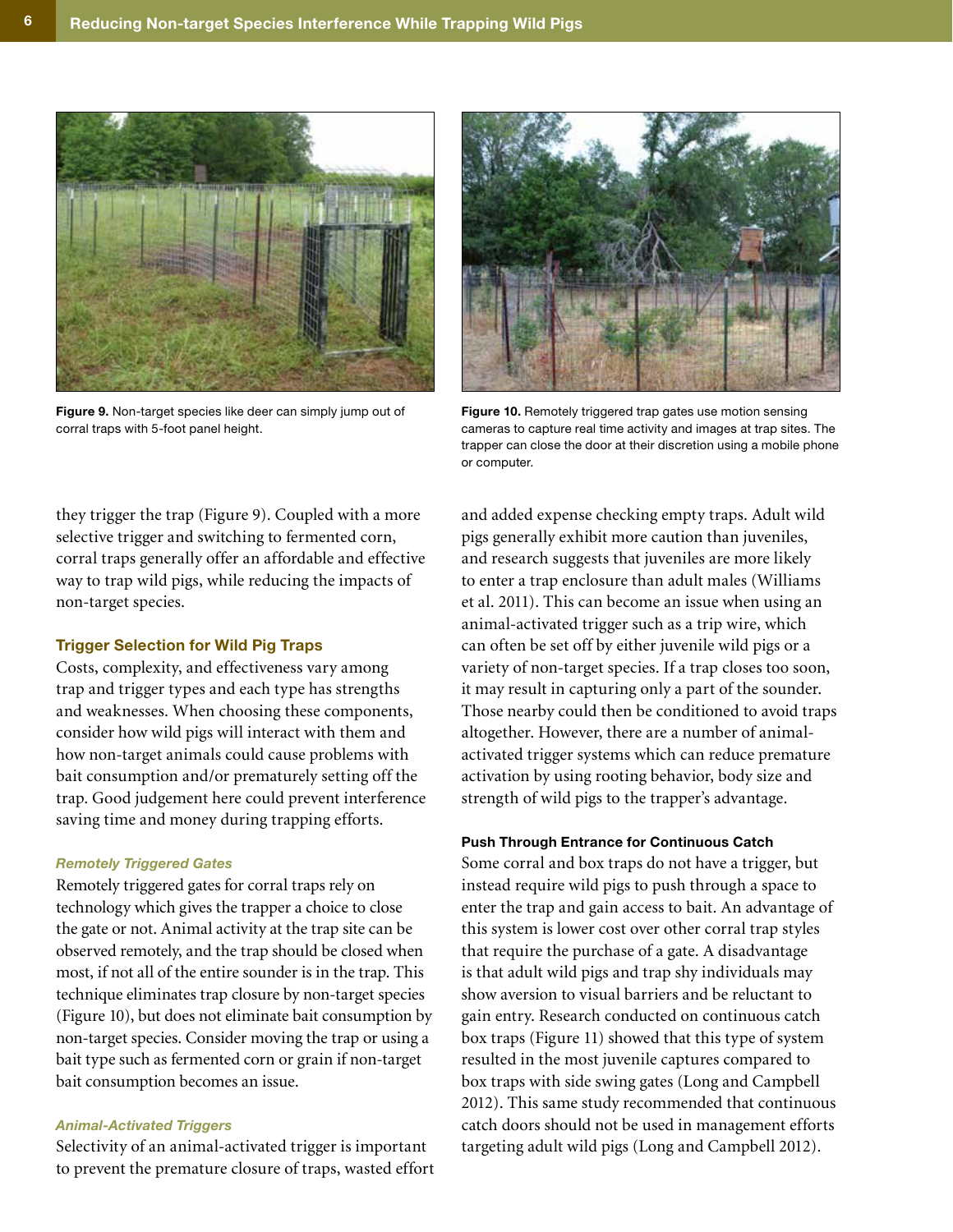

**Figure 11.** Box traps with continuous catch or "rooter gates" may result in more juvenile captures compared to other gate types.



**Figure 12.** While continuous catch corral traps can be useful in excluding livestock, other designs may be more efficient in capturing an entire sounder of wild pigs.

If using a continuous catch corral trap (Figure 12), it is wise to wire the entrance open during the prebaiting process and then incrementally close the gap to train animals to enter the trap. When an entire sounder is routinely entering the enclosure, the trap can then be set to catch. However, this process can often be time intensive. Because of this, many experienced trappers and land managers often employ other trap doors when targeting adults or an entire sounder of wild pigs.



**Figure 13.** A bucket trigger can help to reduce bait consumption and trap activation by juvenile wild pigs and non-target species.

# **Bucket Trigger**

A bucket trigger is an animal-activated system that reduces non-target activation by taking advantage of their strength and the way wild pigs aggressively feed. The trap is triggered when adult wild pigs push the bait filled bucket off of a platform. Cinder blocks, boards or logs make good platforms. Adding weight to the bucket (bricks, scrap iron, etc.) before adding the bait will make the trigger harder to activate by juvenile pigs or non-target species. Given their strength, adult pigs will not have a problem tipping the bucket over to access the bait and close the trap. An advantage of this type of trigger is that a white-tailed deer and/or raccoon may eat from the bucket, but generally will not knock it over and close the trap (Figure 13).

When using a bucket trigger, it is recommended to drill holes near the bottom edge of the bucket large enough for bait to dribble out. If using a bait type such as fermented corn or grain, the lid can be partially closed to retain moisture and reduce nontarget consumption. The pre-baiting process should be carried out with the bucket system in place to condition the pigs of its presence, but the trap should not be set to catch until a desired number of wild pigs are routinely entering and feeding within the trap.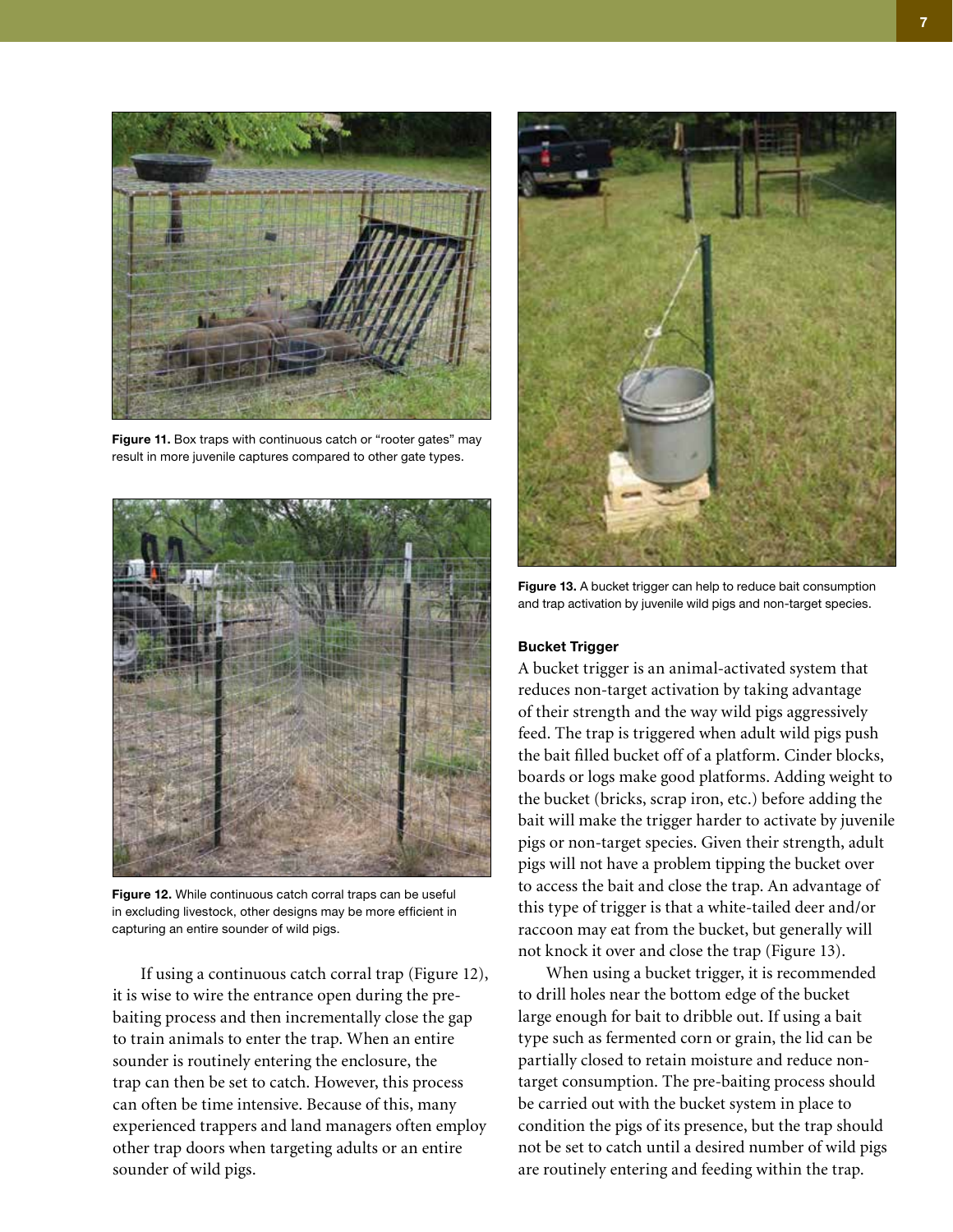

**Figure 14.** A rooter stick trigger is more likely to be activated by adult wild pigs instead of juveniles.

# **Rooter Stick**

A rooter stick is a relatively selective animal-activated trigger which relies on the feeding behavior of wild pigs (Figure 14). The trigger is constructed by driving pieces of steel rebar at an angle on either side of a bait filled hole. A stick which is connected to a lead wire to the gate is then placed behind the rebar to hold the gate in the open position. The gate closes when the stick is lifted up over the rebar, typically by adult wild pigs, while gaining access to the bait.

#### **Tire Trigger**

A tire trigger is one of the more reliable animal activated systems in reducing trap activation by nontarget species. This system relies on wild pig rooting behavior and the strength of adults, with the trigger's sensitivity being adjusted by using different size tires (Figure 15). Tire sizes in the 13-16 inch range are recommended, and this system can be used with both single and dual door trap types. The pre-baiting process should be carried out with the tire in the trap and the trap door wired open. Be sure to provide bait in and under the tire, as the trap is only activated when the pigs flip or push the tire far enough to activate the trap gate. This system generally works best with single or dual guillotine style gates. Tension of the trip wire can be adjusted by the amount of "slack" left in the line. Baiting the trap with the tire towards the back and a U-shape string of bait around the tire can help to ensure that the greatest number of animals enter the trap before activation by an adult wild pig.



**Figure 15.** Animal activated triggers such as this tire trigger depend on wild pig rooting behavior and the strength of adults to activate the trap gate.

#### **Non-target Species and Snaring Wild pigs**

Snaring is an effective and relatively inexpensive technique for capturing wild pigs. Though snares are designed to catch only one wild pig per set, multiple snares can be used at a time to increase overall success. Snaring is a method that does not require the use of any type of bait, and this technique can be used to capture wild pigs as they travel near wallows, tree rubs, along fence crossings and other travel routes. However, non-target animals can still be an issue when snaring because of the risk of injury or death to any animal caught in a snare. In order to minimize the risk of capturing a non-target animal when snaring, it is recommended to place a game camera at any potential snaring location prior to setting a snare. This can help verify wild pig activity, while avoiding nontarget animals that may be using the location.

Recognizing wild pig sign is another important aspect of selecting a snare location. The goal is to select locations that are being used by wild pigs only, and to avoid areas and trails used by non-target species. It is recommended to use snares designed for wild pigs that are 1/8" to 3/32" in diameter, and also snares that employ a "deer stop" – a single ferrule or small nut attached to the snare that prevents it from completely closing around a non-target animal (Figure 16). Wild pig snares can be bought with a preinstalled stop, but a stop can also be installed to prevent the snare from closing beyond 2-3 inches in diameter.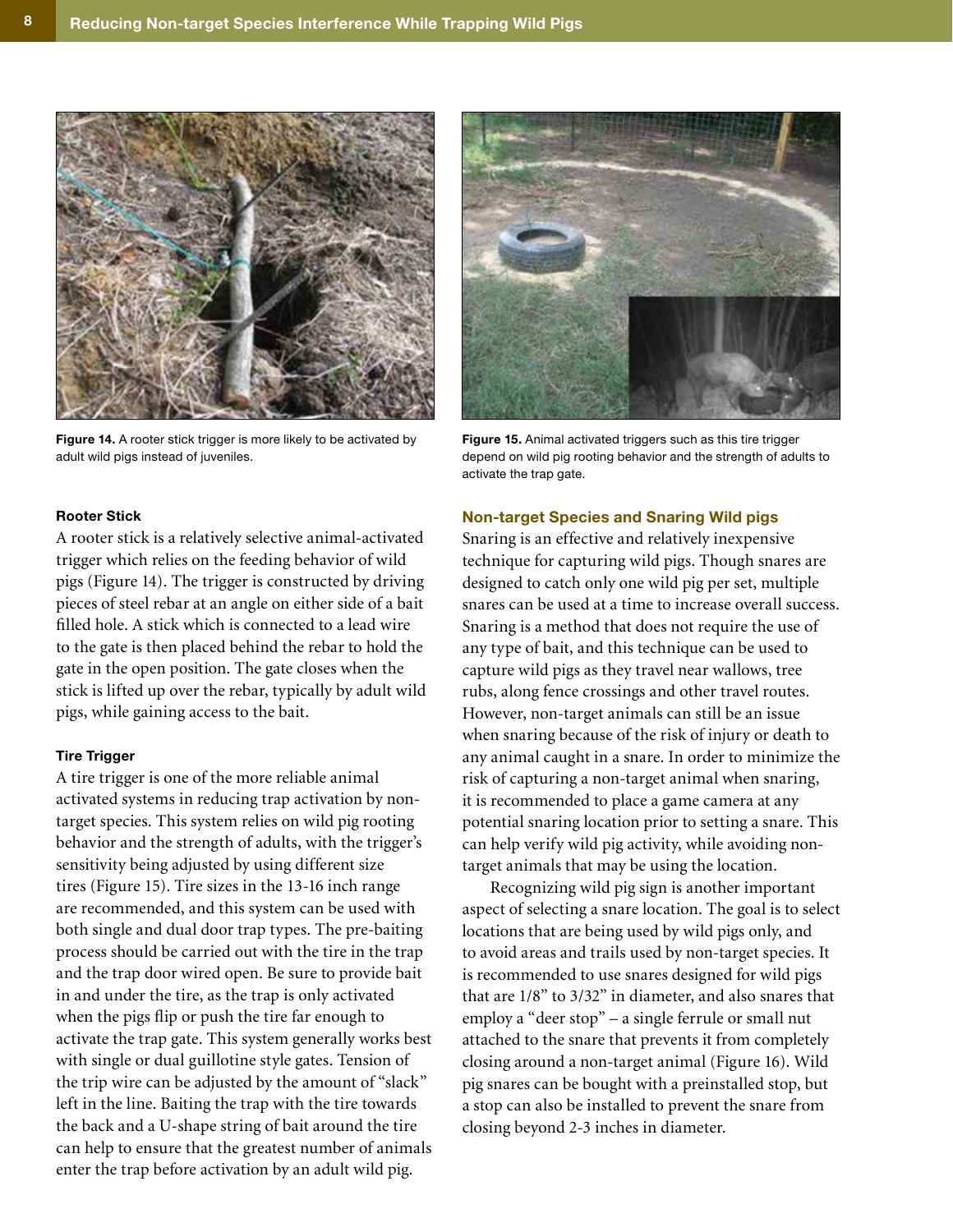

**Figure 16.** The use of game cameras and snares that employ a "deer stop" can help to reduce the impacts of non-target species. A stop is used to prevent the loop from completely closing.

# **Conclusion**

By taking steps to minimize the negative impacts of non-target animals, time and money can be saved, while giving a better chance to reduce wild pig numbers. Keep in mind that trapping is a process and not an event, and it may take some time to develop effective methods that captures wild pigs and minimizes the actions of non-target species. With a little creativity, patience, and effort, landowners and managers can trap more efficiently and successfully contribute to wild pig abatement in Texas.

Texas A&M AgriLife Extension Service is dedicated to public education, outreach, and direct technical assistance and has made available numerous resources including publications, webinars, and videos in order to aid landowners in wild pig abatement. These resources can be found on our website: http:// feralhogs.tamu.edu.

*See other wild pig resources at http://agrilifebookstore.org.*

- L-5523 Recognizing Feral Hog Sign
- L-5524 Corral Traps for Capturing Feral Hogs
- L-5525 Box Traps for Capturing Feral Hogs
- L-5526 Placing and Baiting Feral Hog Traps
- L-5527 Door Modifications for Feral Hog Traps
- L-5528 Snaring Feral Hogs
- L-5529 Making a Feral Hog Snare
- ESP-419 Feral Hogs Impact Ground-nesting Birds
- ESP-420 Feral Hog Laws and Regulations
- ESP-421 Feral Hogs and Disease Concerns
- ESP-422 Feral Hogs and Water Quality in Plum Creek
- ESP-423 Feral Hog Transportation Regulations
- L-5533 Using Fences to Exclude Feral Hogs from Wildlife Feeding Stations
- SP-467 Feral Hogs Negatively Affect Native Plant **Communities**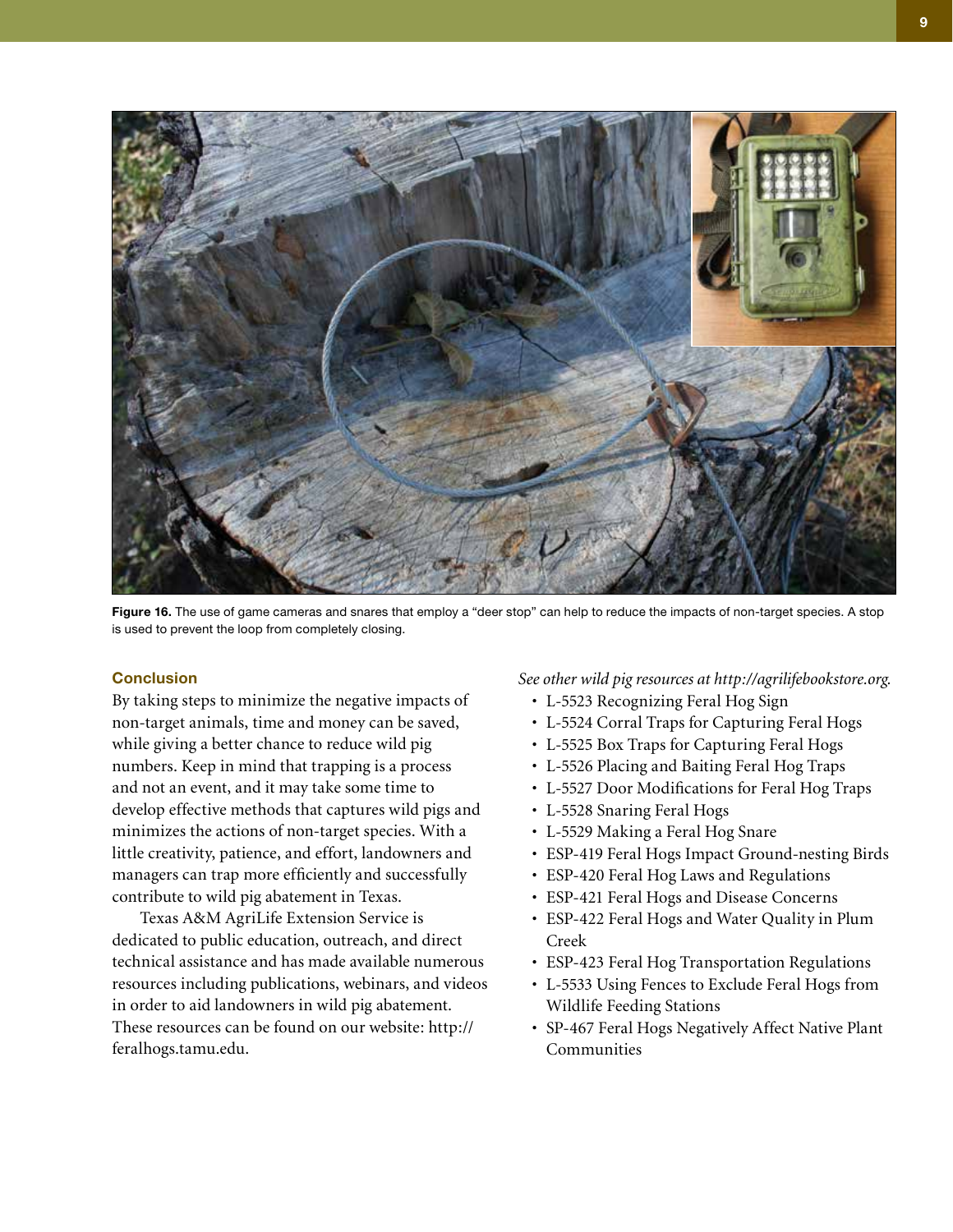#### **Literature Cited**

- Adams, C. E., K. J. Lindsey, and S. J. Ash. 2006. Urban wildlife management. Taylor and Francis, Boca Raton, Florida, USA.
- Campbell, T.A., S. J. Lapidge, and D. B. Long. 2006. Using baits to deliver pharmaceuticals to feral swine in southern Texas. Wildlife Society Bulletin. 34(4):1184-1189.
- Campbell, T.A., D. B. Long. 2007. Species-specific visitation and removal of baits for delivery of pharmaceuticals to feral swine. Journal of Wildlife Diseases 43:485-491.
- Campbell, T. A. and D. B. Long. 2008. Mammalian visitation to candidate feral swine attractants. The Journal of Wildlife Management. 72(1), pp. 305-309.
- Dickson, J. G., J. J. Mayer, and J. D. Dickson. 2001. Wild hogs. Pages 191-208 in J. G. Dickson, editor. Wildlife of southern forests: habitat and management. Hancock House, Blaine, Washington, USA.
- Elsworth, P. G., J. L. Mitchell and R. W. Parker. 2004. Evaluation of attractants and toxins for improved target specificity in the control of feral pigs. Robert Wicks Pest Animal Research Centre, Inglewood, Queensland, Australia.
- Hartin, R. E. 2006. Wild pigs—status and distribution in Missouri. Thesis, University of Missouri, Columbia, USA.
- Long, D. A. and T.A. Campbell. 2012. Box Traps for Feral Swine Capture: A comparison of gate styles in Texas. Wildlife Society Bulletin. 36(4), pp. 741-746.
- Pimental, D. 2007. Environmental and economic costs of vertebrate species invasions into the United States. Managing Vertebrate Invasive Species. Paper 38.
- Reidy, M. M. 2007. The efficacy of electric fencing and population estimation techniques for feral pigs. Thesis, Texas A&M University, Kingsville, USA.
- Seward, N. W., K. C. VerCauteren, G. W. Witmer, and R. M. Engeman. 2004. Feral swine impacts on agriculture and the environment. Sheep and Goat Research Journal 19 pp. 34-40.
- Sweeney, J. R., J. M. Sweeney, and S. W. Sweeney. 2003. Wild pig Sus scrofa. Pages 1164-1179 in G. A. Feldhamer, B. C. Thompson, and J. A. Chapman, editors. Wild mammals of North America biology, management, and conservation. Second edition: John Hopkins University Press, Baltimore, Maryland, USA.
- Sumrall, A. S. 2011. Abatement strategies and disease assessment for feral hogs in east Texas. Dissertation, Texas A&M University, College Station, USA.
- Taylor, R.B. and E. C. Hellgren. 1997. Diet of Feral Hogs in the Western South Texas Plains. The Southwestern Naturalist. 42(1) pp. 33-39
- Timmons, J. B., B. Higginbotham, R. Lopez, J. C. Cathey, J. Mellish, J. Griffin, A. Sumrall and K. Skow. 2012. Feral hog population growth, density and harvest in Texas. Texas A&M AgriLife Extension Service SP-472.
- Wathen, G, J. Thomas and J. Farmer. 1988. European wild hog bait enhancement study. United States Department of Agriculture Animal Plant Health Inspection Service Wildlife Services, National Wildlife Research Center, Final Report.
- Wilcox, J. T. and D. H. Van Vuren. 2009. Wild pigs as predators in oak woodlands of California. Journal of Mammalogy. Vol. 90(1), pp. 114-118.
- Williams, B. L., R. W. Holtfreter, S. S. Ditchkoff, and J. B. Grand. 2011. Trap Style influences wild pig behavior and trapping success. Journal of Wildlife Management 75:432-436.
- Whitaker J.O., Jr. 1988. The Audubon Society Field Guide to North American Mammals. Alfred A. Knopf, Inc. New York. 745 p.
- Wood, G. W. and R. H. Barrett. 1979. Status of wild pigs in the United States. Wildlife Society Bulletin 7: 237-246.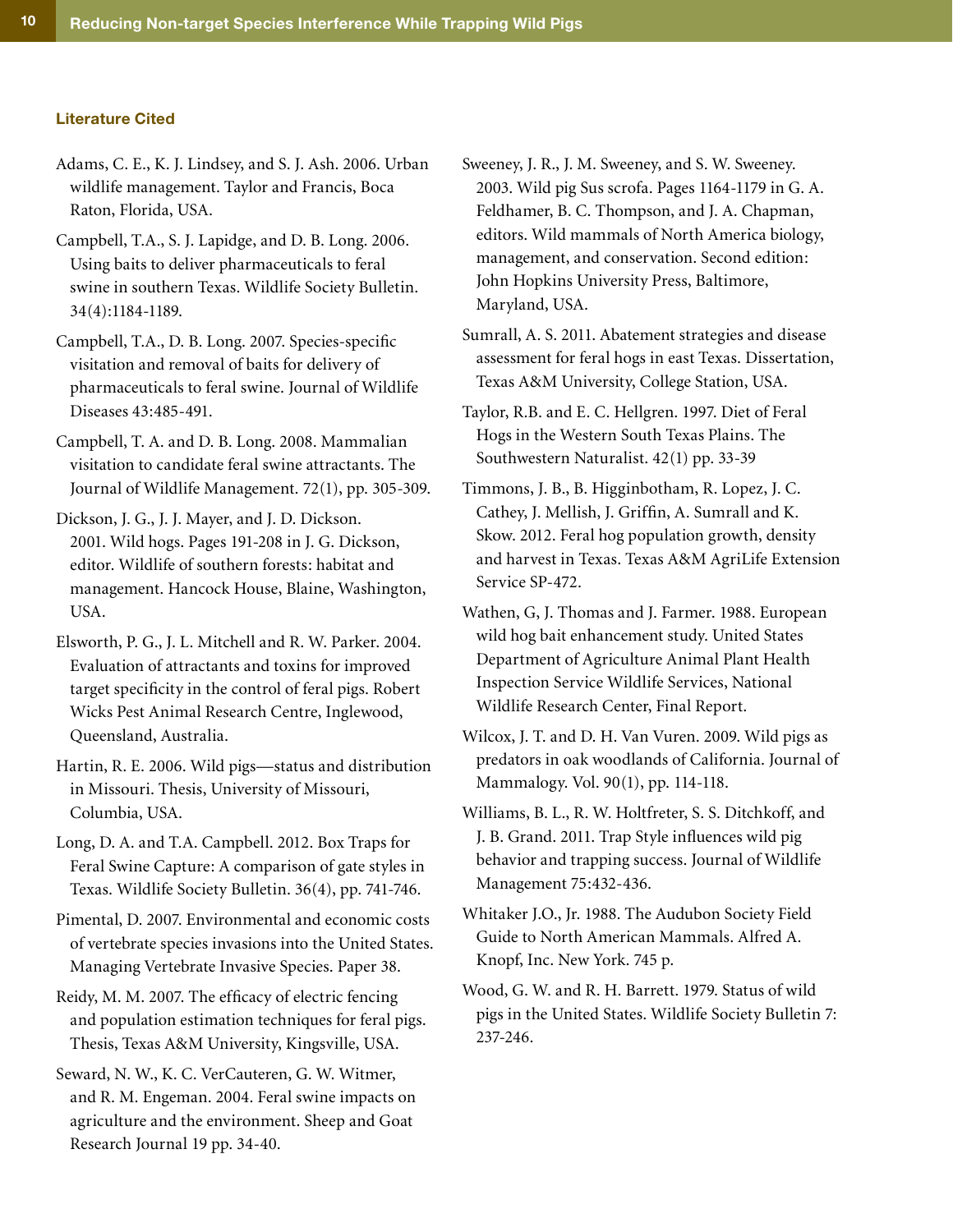#### **NOTES:**

We would like to thank Dr. Susan Cooper, Associate Professor, Texas A&M AgriLife Research and Russell Stevens, Strategic Consultation Manager, The Samuel Roberts Noble Foundation, for their insightful review of this publication.

This publication was developed in part by the Plum Creek Watershed Feral Hog Project, with funding support from the U.S. Environmental Protection Agency through a Clean Water Act §319(h) Nonpoint Source grant administered by the Texas State Soil and Water Conservation Board and from the Cooperative State Research, Education, and Extension Service, U.S. Department of Agriculture (USDA), National Integrated Water Quality Program. Any opinions, findings, conclusions, or recommendations expressed in this publication are those of the author(s) and do not necessarily reflect the views of the USDA.